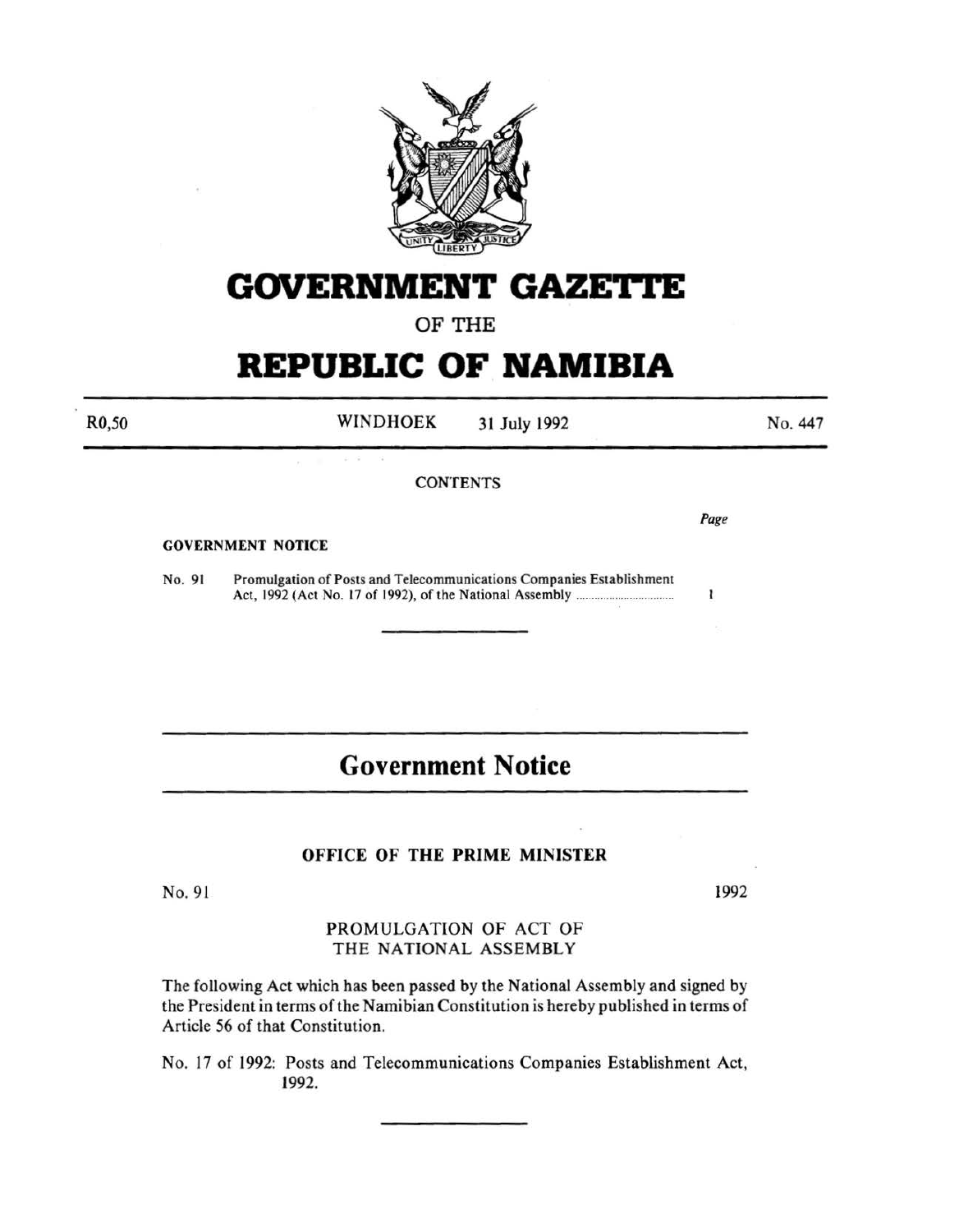### Act No. 17, 1992 POSTS AND TELECOMMUNICATIONS COMPANIES ESTABLISHMENT ACT, 1992

# **ACT**

To provide for the incorporation of a postal company, a telecommunications company and a holding company; to provide for the transfer of the postal enterprise to the postal company and of the telecommunications enterprise to the telecommunications company; to provide for the conditions of service of persons transferred to or employed by the postal company or the telecommunications company; to provide for the control of the Post Office Savings Bank by the postal company; and to provide for matters connected therewith.

*(Signed by the President on 30 July 1992)* 

BE IT ENACTED by the National Assembly of the Republic of Namibia, as follows:-

#### PRELIMINARY

1. In this Act, unless the context otherwise indicates-

"Companies Act" means the Companies Act, 1973 (Act 61 of 1973);

"department" means the Department of Posts and Telecommunication as existing in the Ministry of Works, Transport and Communications immediately before the transfer date;

"employee" in relation to a person in the employment of the department, means an employee as defined in section I of the Public Service Act, 1980 (Act 2 of 1980);

"holding company" means Namibia Post and Telecom Holdings Limited established by section 2(l)(c);

"Minister" means the Minister of Works, Transport and Communication;

Definitions.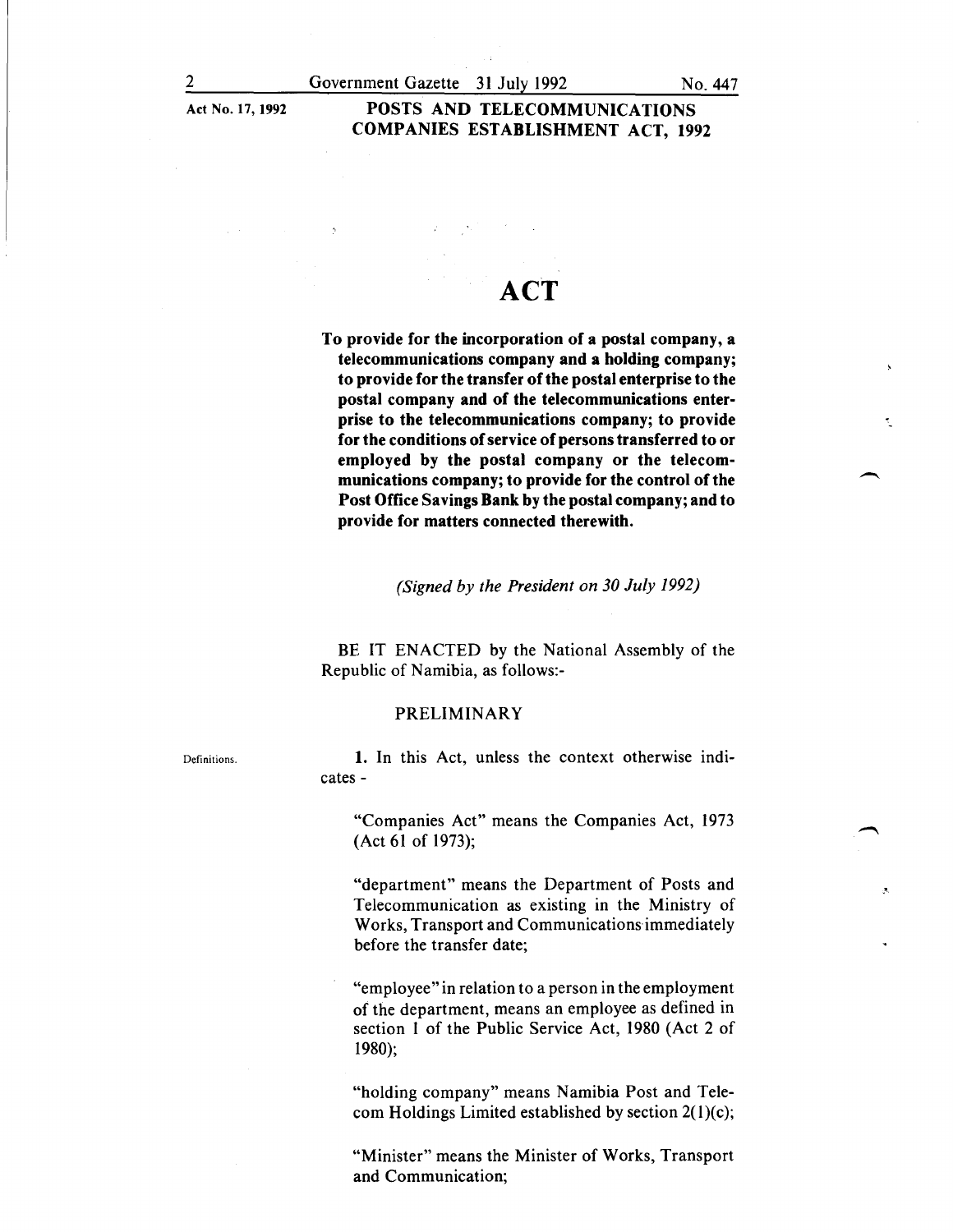#### POSTS AND TELECOMMUNICATIONS COMPANIES ESTABLISHMENT ACT, 1992

"officer" in relation to a person in the employment of the department, means an officer as defined in section 1 of the Public Service Act, 1980 (Act 2 of 1980);

"postal company" means Namibia Post Limited established by section  $2(1)(a)$ ;

"postal enterprise" means all the assets, liabilities, rights and obligations, including any claim to copyright, trade marks and patentable inventions of the State which relate to or are connected with the conduct of the postal service and the supplementary services by the department, as determined by the Minister;

"postal service" means the business of receiving, collecting, dispatching, conveying and delivering postal articles as defined in section 1 of the Posts and Telecommunications Act, 1992 and of performing all incidental services as undertaken by the department prior to the transfer date;

"Postmaster-General" means the officer occupying the post with that designation on the fixed establishment of the department in terms of the Post Office Act, 1958 (Act 44 of 1958);

"Savings Bank" means the Post Office Savings Bank controlled and managed by the Postmaster-General immediately before the transfer date;

"successor company" means a company established by section  $2(1)$ ;

"supplementary services" means -

(a) the control and management of the Savings Bank;

(b) the rendering of a money transfer service;

"telecommunications company" means Telecom Namibia Limited established by section  $2(1)(b)$ ;

~

"telecommunications enterprise" means all the assets, liabilities, rights and obligations, including any claim to copyright, trademarks and patentable inventions of the State which relate to or are connected with the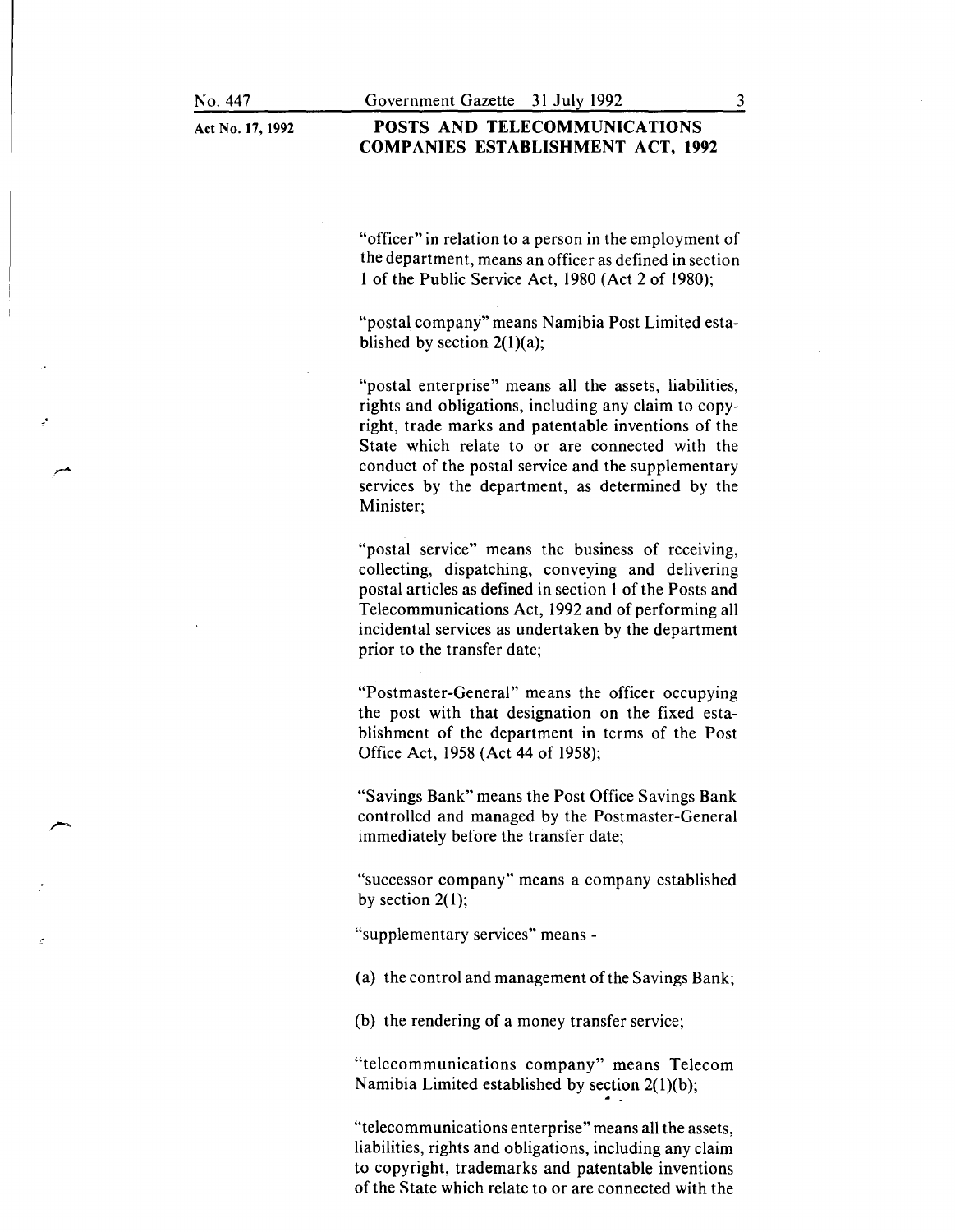#### Act No. 17, 1992 POSTS AND TELECOMMUNICATIONS COMPANIES ESTABLISHMENT ACT, 1992

conduct of the telecommunications service by the department, as determined by the Minister;

"telecommunications service" means the business of undertaking or providing any system or method of conveying signs, signals, sounds, communications or other information by means of electricity, magnetism, electro-magnetic waves or an agency of a like nature, whether with or without the aid of tangible conductors, from one point to another, and as undertaken by the department prior to the transfer date;

"transfer date" means the date determined by the Minister under section 4(1).

#### CHAPTER I SUCCESSOR COMPANIES

2. (I) There are hereby established three corporate bodies namely -

- (a) a postal company to conduct a postal service and the supplementary services, and which shall be known as Namibia Post Limited;
- (b) a telecommunications company to conduct a telecommunications service, and which shall be known as Telecom Namibia Limited; and
- (c) a holding company which shall hold the shares in the postal company and the telecommunications company, and which shall be known as Namibia Post and Telecom Holdings Limited.

(2) On the issue by the Registrar of Companies of the certificates referred to in subsection (4), the corporate bodies established by subsection (I) shall be deemed to be public companies incorporated under the Companies Act.

(3) The Minister shall submit to the Registrar of Companies the memoranda and articles of association of the successor companies for registration and shall on behalf of the State sign all documents that are required to be signed by the promoters of the successor companies.

Establishment of successor companies.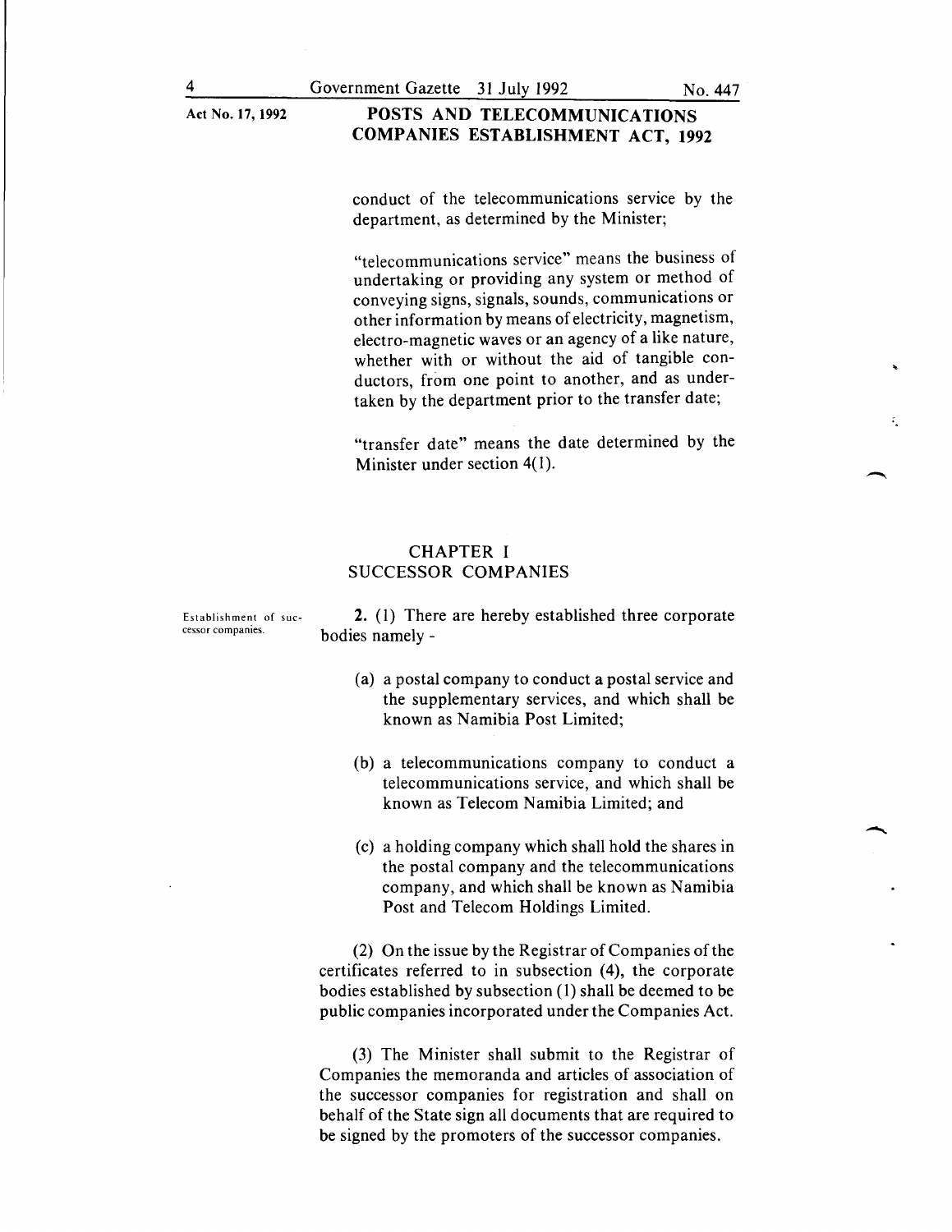.•

#### **POSTS AND TELECOMMUNICATIONS COMPANIES ESTABLISHMENT ACT, 1992**

( 4) The Registrar of Companies shall register the memoranda and articles of association referred to in subsection (3) and issue certificates that the successor companies are incorporated as public companies under the Companies Act and certificates entitling the successor companies to commence business.

(5) The Registrar of Companies shall issue such directives and authorise such deviations from the regulations made under the Companies Act and the documents prescribed in terms thereof as he or she may consider necessary in order to give effect to the provisions of this section.

(6) No registration fee or any other fee payable in terms of the Companies Act shall be payable in respect of the registration of the successor companies.

(7) The Postmaster-General shall be appointed as the first director of each successor company and shall occupy the office of director until the date immediately preceding the transfer date.

- (8) (a) The postal company and the telecommunications company shall upon incorporation each issue one share with a nominal value of one Rand to the holding company;
- (b) The holding company shall upon incorporation issue one share with a nominal value of one Rand to the State.

(9) The memoranda of association of the postal company and the telecommunications company shall *inter alia* provide that the company and its subsidiaries -

- (a) shall have as its main object and main business
	- (i) in the case of the postal company, to conduct a postal service and the supplementary services; and
	- (ii) in the case of the telecommunications company, to conduct a telecommunications service;
- (b) shall have the power, subject to the approval of its holding company, to enter into performance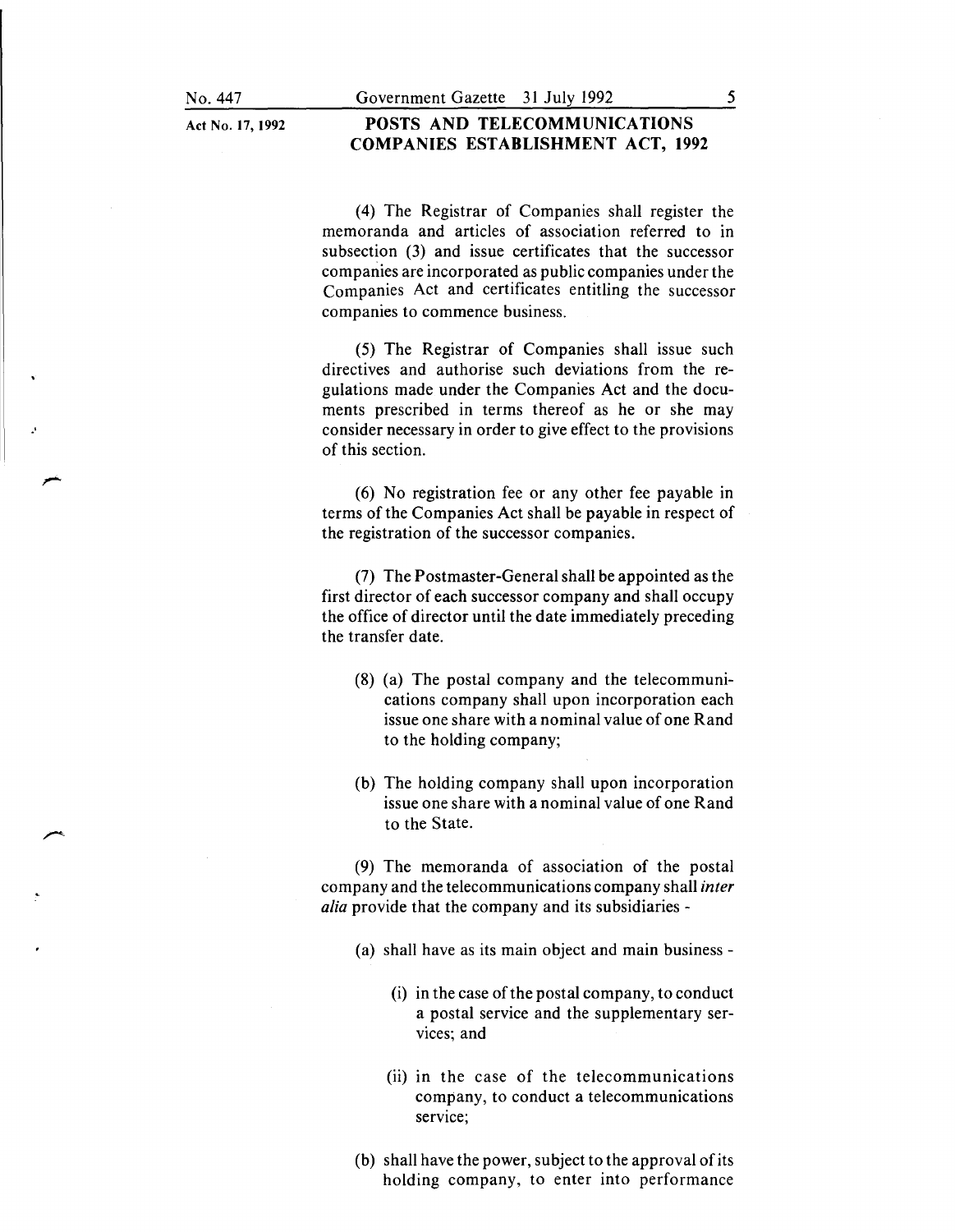#### Act No.l7, 1992 POSTS AND TELECOMMUNICATIONS COMPANIES ESTABLISHMENT ACT, 1992

contracts with the Minister for the performance of specified functions by the company and the rendering of services in connection therewith;

- (c) shall exercise its powers with a view to enhancing corporate profit and shareholder gain, taking into account the promotion of an economically prosperous and efficient postal system and telecommunications system, as the case may be, conducted on sound business principles;
- (d) shall not have the power to perform any of the following acts without the approval of the Minister, granted with the concurrence of the Minister of Finance, namely -
	- (i) the alienation or encumbrance by the company otherwise than in the normal course of its business of assets of the company with a market value of more than 10 per cent of the market value of all the assets of the company;
	- (ii) the cessation or alteration of the main object or main business of the company;
	- (iii) the alienation of shares held by the company;
	- (iv) the merger of the company with another company.
- (10) The articles of association of-
- (a) the postal company and the telecommunications company shall *inter alia* provide that -
	- (i) the company shall have not less than five nor more than seven directors;
	- (ii) one of the directors shall be appointed as managing director;
	- (iii) the directors, with the exception of the managing director, shall fulfil a non-executive function;
	- (iv) no person, except the holding company, shall, whether directly or indirectly, hold any shares in the company;

 $\overline{\phantom{a}}$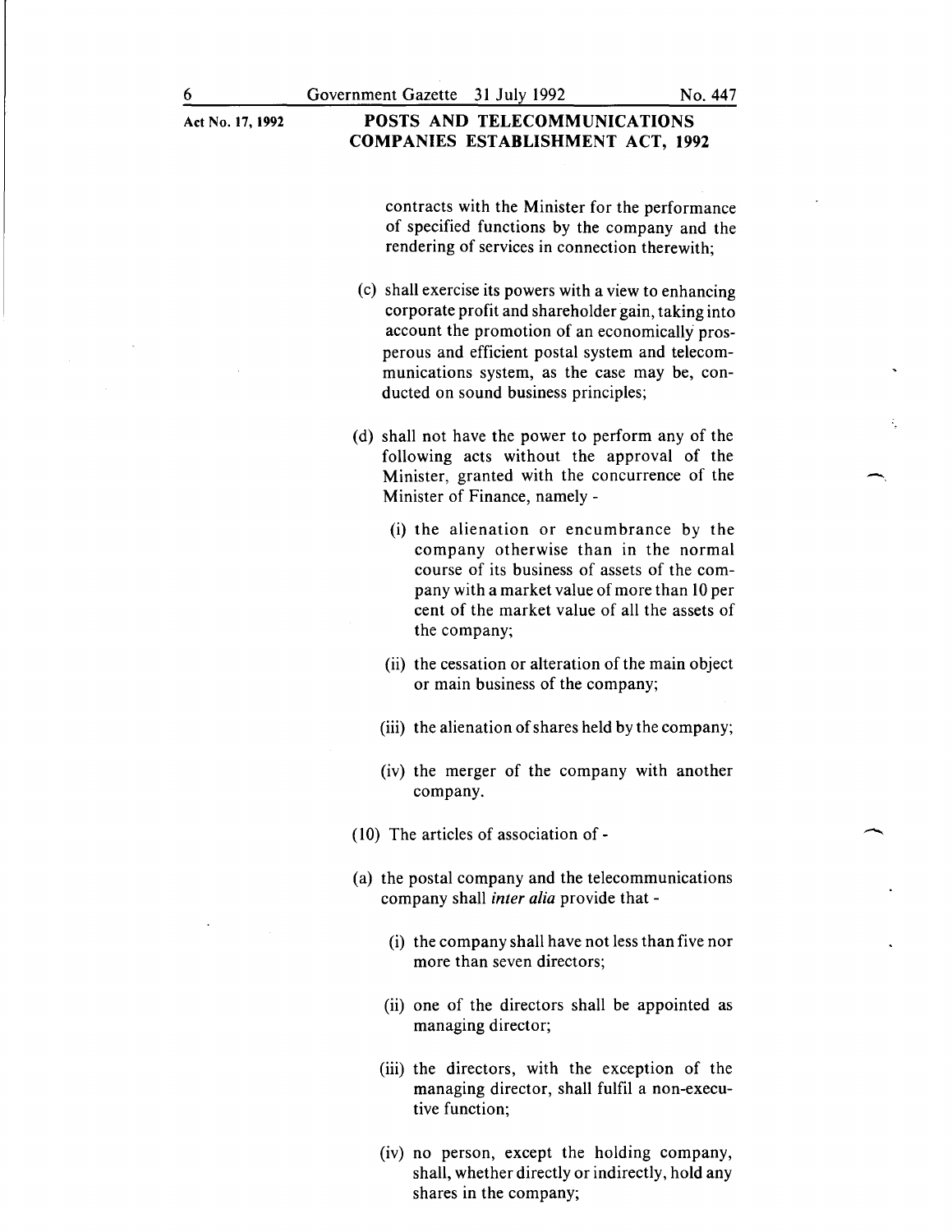## POSTS AND TELECOMMUNICATIONS COMPANIES ESTABLISHMENT ACT, 1992

- (b) the holding company shall *inter alia* provide that-
	- (i) the company shall have not less than three nor more than five directors;
	- (ii) the directors shall fulfil a non-executive function;
	- (iii) no person, except the State, shall, whether directly or indirectly, hold any shares in the company.

(11) The Minister shall lay copies of the memorandum and articles of association of each successor company, and of all amendments thereto, upon the Table in the National Assembly within fourteen days after their registration if the National Assembly is then in ordinary session or, if the National Assembly is not then in session, within fourteen days after the commencement of its first ensuing ordinary session.

(12) Notwithstanding the provisions of the Companies Act, a successor company shall not have more than one member.

(13) The powers and duties of the State as a member and shareholder of the holding company shall be exercised and performed by the Minister or a person nominated by the Minister in writing from time to time.

(14) A successor company shall not conduct any business and shall not acquire any assets, liabilities, rights or obligations prior to the transfer date.

Application of provisions of Companies Act.

3. (1) The provisions of the Companies Act shall apply to the successor companies, except -

- (a) those provisions of the said Act that are inconsistent with the provisions of this Act or that are excluded under subsection (2);
- (b) sections 73, 103(1), 193, 195, 208(2) and 221 until the first annual general meeting of each successor company.

(2) Save for any provisions of the Companies Act or any other law relating to companies the exclusion of which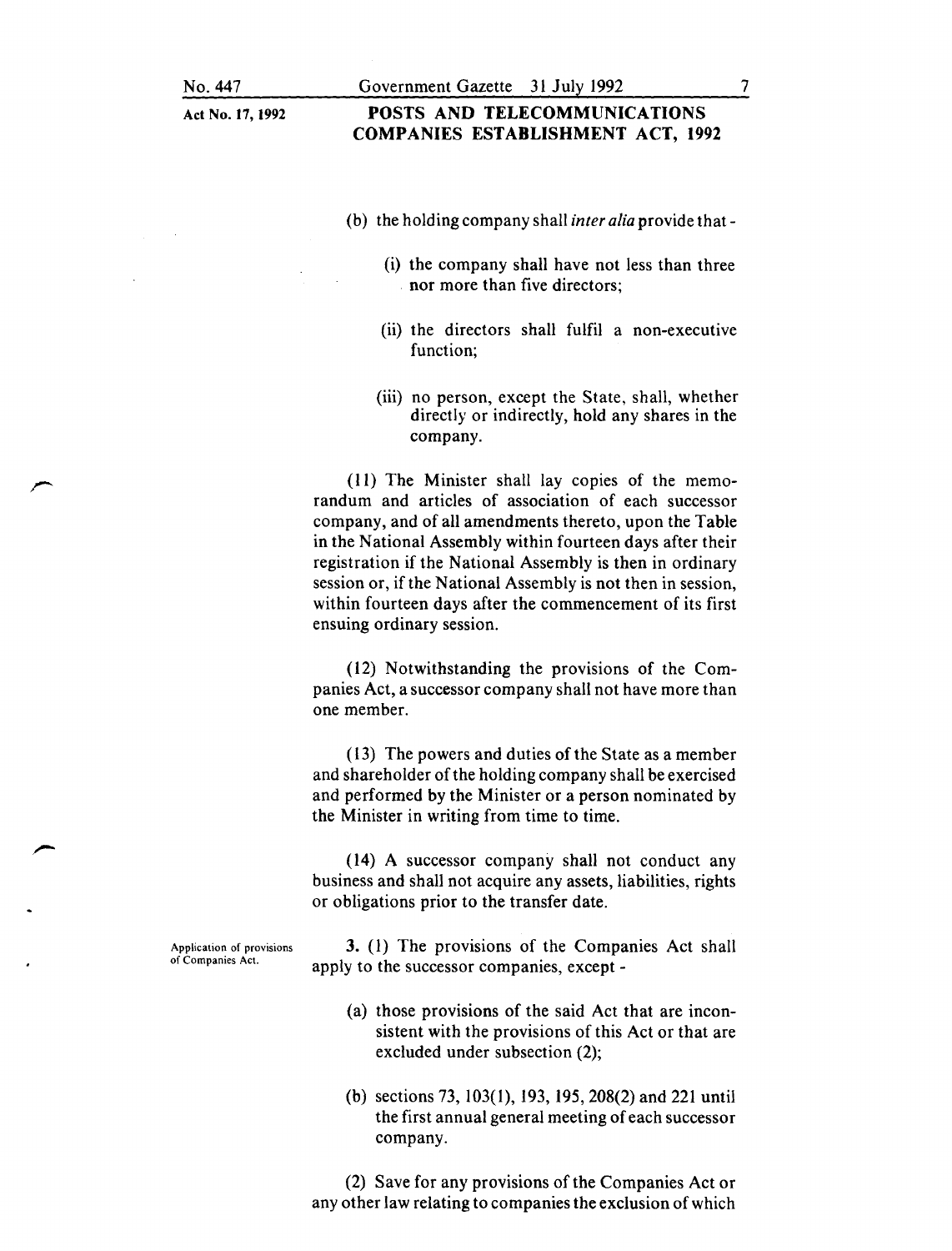may be inconsistent with this Act, the Minister may, by notice in the *Gazette,* exclude the application to the successor companies, or any of them, of any provision of the said Act or such other law, or render such provision or law applicable subject to such modification as the Minister may deem fit, and the Minister may withdraw or amend such notice.

Transfer of postal enterprise and telecommunications enterprise to successor companies.

4. (I) On a date determined by the Minister by notice in the *Gazette* -

- (a) the postal enterprise shall, subject to subsection (4), be transferred to the postal company, from which date the postal company shall be entitled to conduct a postal service and the supplementary services, subject to the Posts and Telecommunications Act, I992;
- (b) the telecommunications enterprise shall, subject to subsection (4), be transferred to the telecommunications company, from which date the telecommunications company shall be entitled to conduct a telecommunications service, subject to the Posts and Telecommunications Act, I992.

(2) For the purposes of subsection (I), any State land of which the postal enterprise and the telecommunications enterprise have the use immediately before the transfer date, shall on that date, but subject to subsection (4), pass to the postal company or the telecommunications company, as the case may be.

(3) Subject to subsection  $(4)$ , any servitude, other real right or lease existing immediately before the transfer date in favour of the State, the department or the Postmaster-General and which is exercised in favour of the postal enterprise or the telecommunications enterprise shall on the transfer date pass to the postal company or the telecommunications company, as the Minister shall determine.

( 4) Notwithstanding the provisions of subsections (2) and (3) the Minister may determine that any land referred to in subsection (2) or any servitude, other real right or lease referred to in subsection (3), shall pass to the holding company which shall, by lease or otherwise and on terms to be determined by it, make such land or the enjoyment of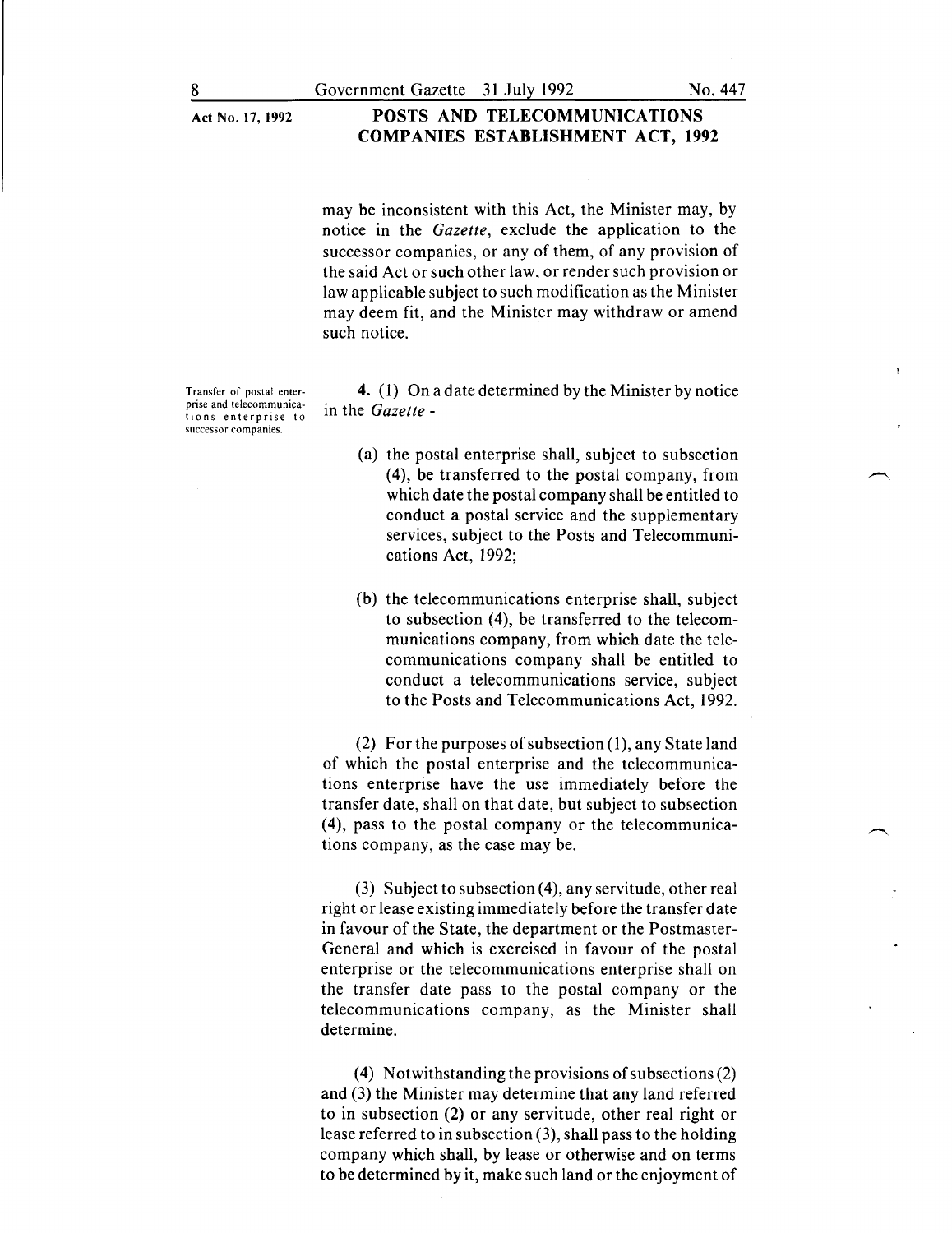#### **POSTS AND TELECOMMUNICATIONS COMPANIES ESTABLISHMENT ACT, 1992**

any right pertaining to any such servitude, other real right or lease available to the postal company or telecommunications company.

(5) Any land or any servitude, other real right or lease vesting in the holding company by virtue of the provisions of subsection (4) may at any time be transferred by the holding company to the postal company or the telecommunications company on such conditions as the holding company may determine.

(6) The Registrar of Deeds shall on submission to him or her of a certificate by the Minister -

- (a) that State land or any servitude, other real right or lease has passed in terms of subsection (2), (3), (4) or (5), free of charge, make such entries and endorsements as he or she may deem necessary in or on any relevant register, title deed or other document in his or her office or laid before him or her in order to effect the transfer in the name of the company in question;
- (b) that a servitude exists over land which has passed in terms of subsection  $(2)$ ,  $(4)$  or  $(5)$ , make such entries and endorsements as he or she may deem necessary in or on any relevant register, title deed or other document in his or her office or laid before him or her in order to confirm the existence of the servitude in favour of any person over land which has so passed.

(7) The value of the assets and liabilities of the enterprises transferred in terms of subsection (I), including any assets or liabilities referred to in subsection (4), shall be determined by the Minister with the concurrence of the Minister of Finance, and the net asset value of those enterprises shall likewise be determined.

(8) For the purposes of the Income Tax Act, 1981 (Act 24 of 1981), or any other law in terms of which a tax or levy may be imposed, it shall be deemed that expenses were actually incurred by a successor company in acquiring the assets transferred to it in terms of subsection  $(1)$  or  $(4)$  and that, notwithstanding the provisions of any other law, the expenses concerned, including the cost of the assets, are equal to the value determined in terms of subsection (7).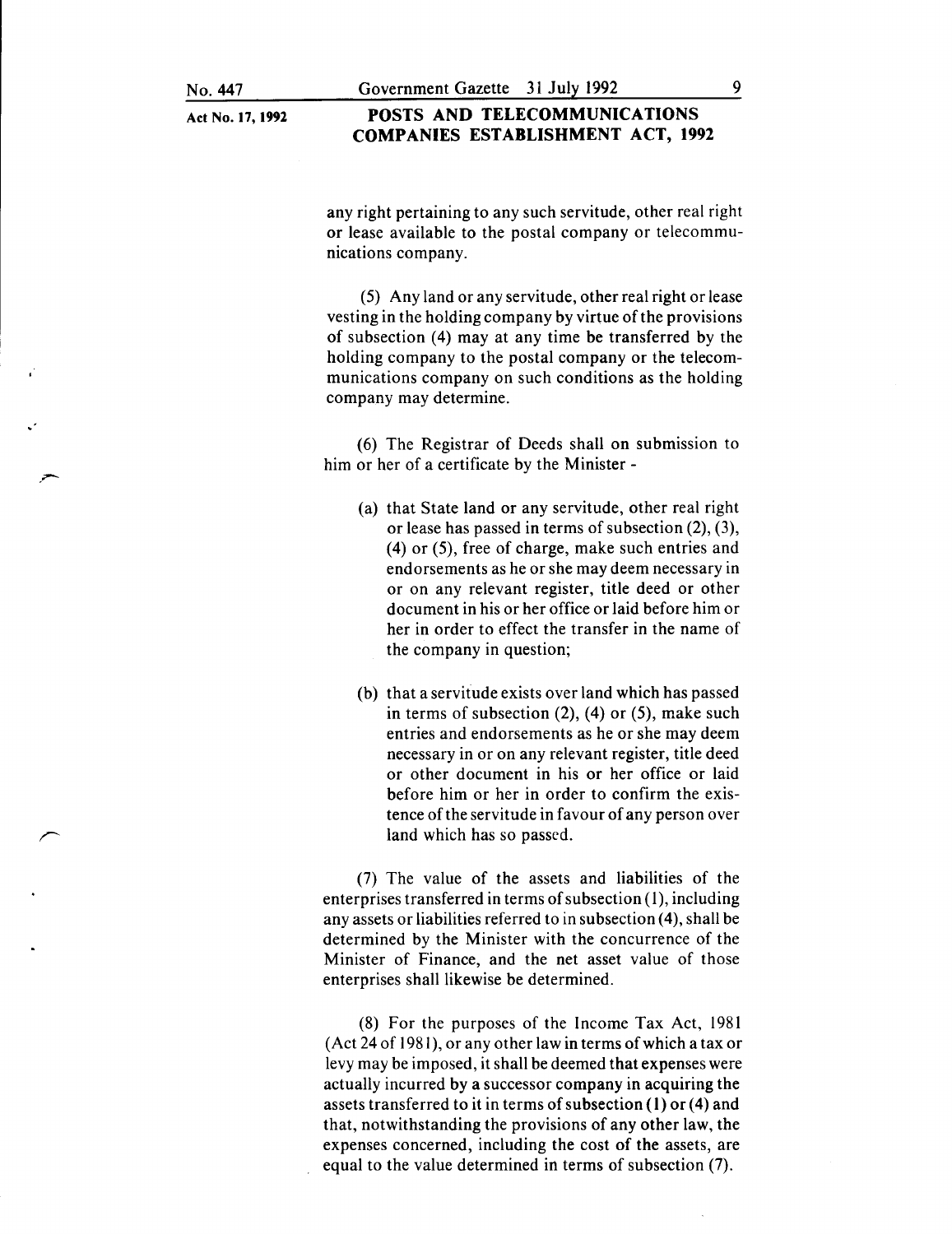(9) In all pending litigation, including arbitrations, to which the President of the Republic of Namibia or the Government of the Republic of Namibia or the Minister is a party and which pertain to the postal enterprise or the telecommunications enterprise, the President or the Government or the Minister, as the case may be, shall, with effect from the transfer date, be substituted as the party to the suit -

- (a) by the postal company in the case of litigation pertaining to the postal enterprise;
- (b) by the telecommunications company in the case of litigation pertaining to the telecommunications enterprise.

(10) The postal company or telecommunications company, as the case may be, may apply for the registration of any registerable right relating to intellectual property or inventions (including the registration of patentable inventions as patents) transferred to it by the State in terms of this section.

( 11) The Registrar of Trade Marks shall make such entries, notes and endorsements as he or she may deem necessary in or on any relevant register, certificate or other document in his or her office or submitted to him or her so as to effect the transfer of trade marks to the postal company or the telecommunications company in terms of this section, and may request the successor company concerned to submit or produce to him or her any information or document that he or she may deem necessary for such purpose.

(12) If any doubt arises as to whether anything for the purposes of this Act pertains to or is connected with the postal enterprise, the telecommunications enterprise, the department or anyone else, the decision of the Minister shall be final.

(13) (a) The postal company and the telecommunications company may each establish subsidiary companies of which the successor company shall be the sole member and shareholder and shall allow the assignments, substitutions and transfers contemplated in this section to be made to such subsidiary.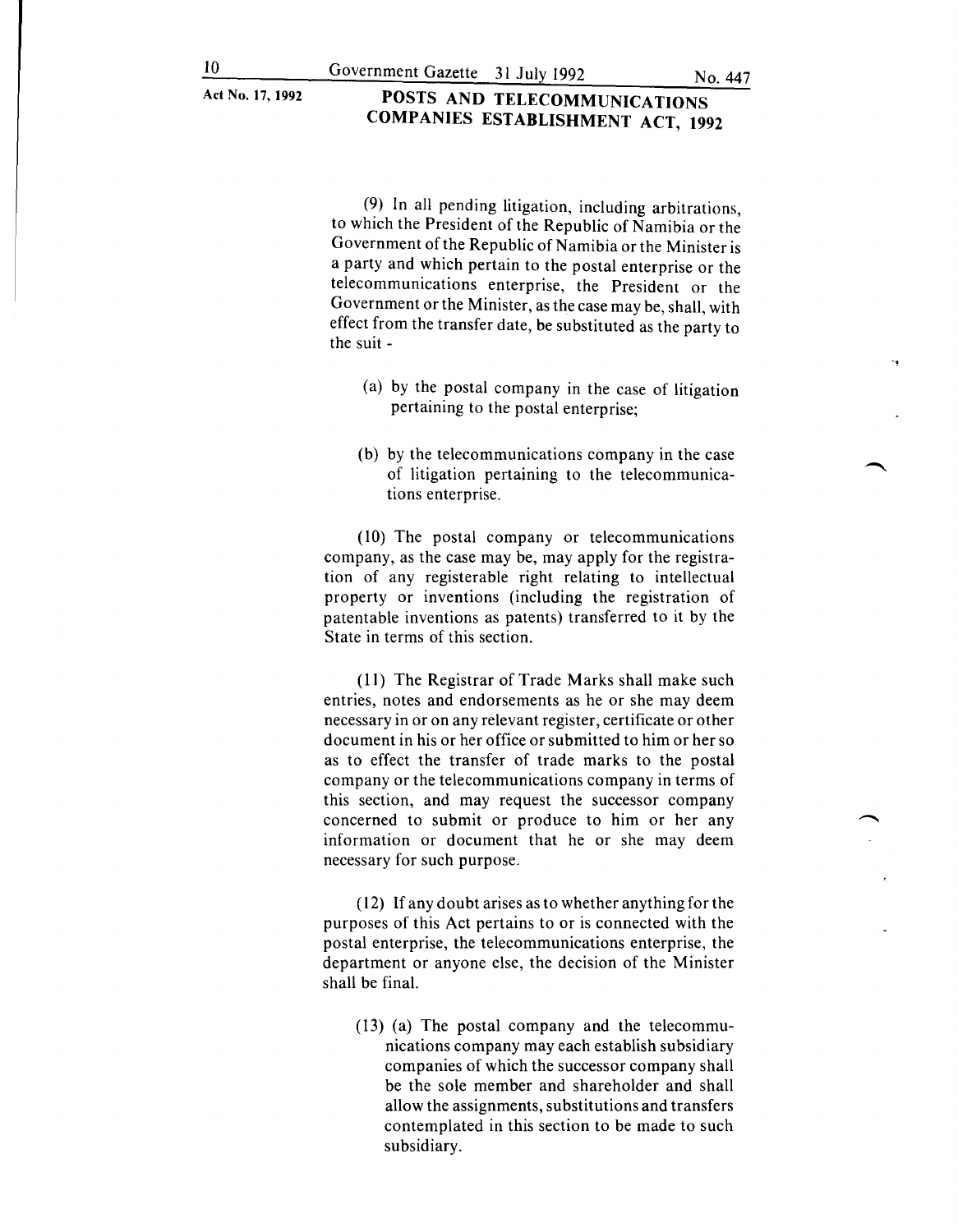#### POSTS AND TELECOMMUNICATIONS COMPANIES ESTABLISHMENT ACT, 1992

(b) The provisions of this Act applicable to such successor company, shall apply *mutatis mutandis*  to any subsidiary of it.

(14) No stamp duty, transfer duty or any other tax or levy shall be payable in respect of the transfer of the postal enterprise or the telecommunications enterprise in terms of this section, nor in respect of any transfer effected in pursuance of subsection (4) or (5).

( 15) Any employee of a successor company shall be deemed to be an officer in the service of the State for the purposes of section 17 of the Crown Land Disposal Ordinance, 1903 (Ordinance 57 of 1903 of the Transvaal), as applied to Namibia by the Crown Land Disposal Proclamation, 1920 (Proclamation 13 of 1920), and section 19 of the Expropriation Ordinance, 1978 (Ordinance 13 of 1978).

5. (I) As a consideration for the transfer contemplated in section  $4(1)$  or  $(4)$ , as the case may be -

- (a) the postal company and telecommunications company shall, in addition to the share referred to in section 2(8)(a), issue such number of shares in those companies to the holding company;
- (b) the holding company shall, in addition to the share referred to in section  $2(8)(b)$ , issue such number of shares in that company to the State,

as may, subject to the provisions of subsection (2), be determined by the Minister with the concurrence of the Minister of Finance.

(2) Should the nominal value plus any premium payable in respect of the number of shares determined in terms of subsection (I) by the Minister-

(a) to be issued in the postal company or in the telecommunications company, be less than the net asset value of the enterprise concerned, an amount equal to that difference shall be credited to a loan account in favour of the holding company in the books of account of the postal company or the telecommunications company, as the case may be;

Shareholding in successor companies.

.·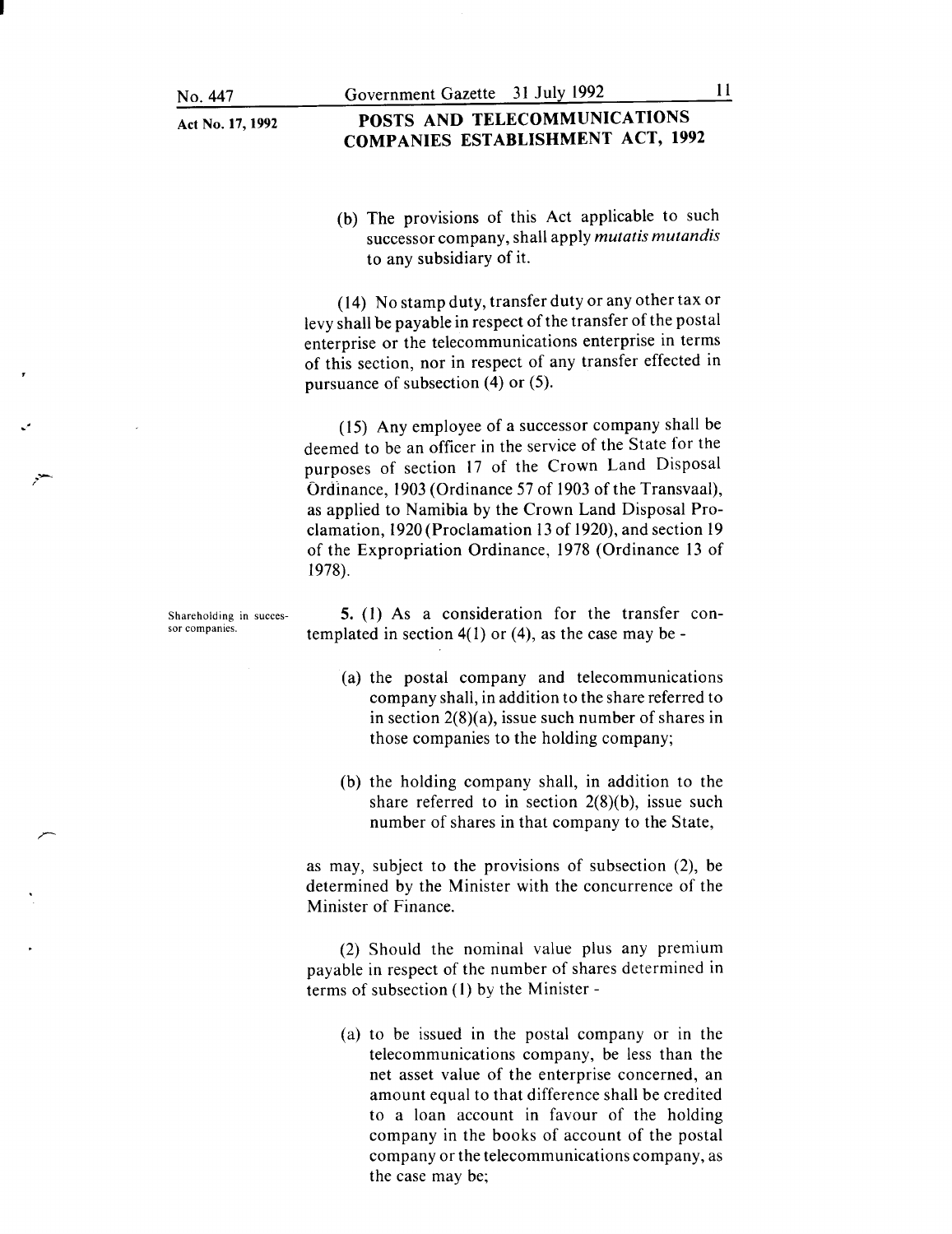(b) to be issued in the holding company, be less than the aggregate of the net asset value of the postal enterprise and the telecommunications enterprise plus the net value of any assets transferred to the holding company by virtue of the provisions of section 4(4), an amount equal to that difference shall be credited to a loan account in favour of the State in the books of the holding company.

(3) Any loan account created in terms of subsection  $(2)(a)$  or (b) shall bear interest at such rate and be repayable at such time or times and by such instalments as may be determined -

- (a) in the case of a loan account due to the holding company, by the directors of the holding company;
- (b) in the case of a loan account due to the State, by the Minister.

(4) The shares issued in terms of subsection (1) shall be allotted and issued at the time and on the conditions which the Minister, with the concurrence of the Minister of Finance, may determine.

(5) The shares issued in terms of subsection (1) shall have such nominal value and shall be issued at such premium, if any, as the Minister, with the concurrence of the Minister of Finance, may determine and shall be issued as fully paid by the transfer to the successor company concerned of assets and liabilities with a net asset value equal to the nominal value of the shares plus any such premium and, if applicable, the amount credited to a loan account established in terms of subsection (2)(a) or (b).

(6) Any dividends received by the State in respect of shares in the holding company shall be paid into the State Revenue Fund.

(7) No stamp duty shall be paid by a successor company in respect of the issue of shares in terms of this Act.

(8) No money shall be paid by a successor company in terms of section 75 of the Companies Act in respect of any increase in the capital of such company.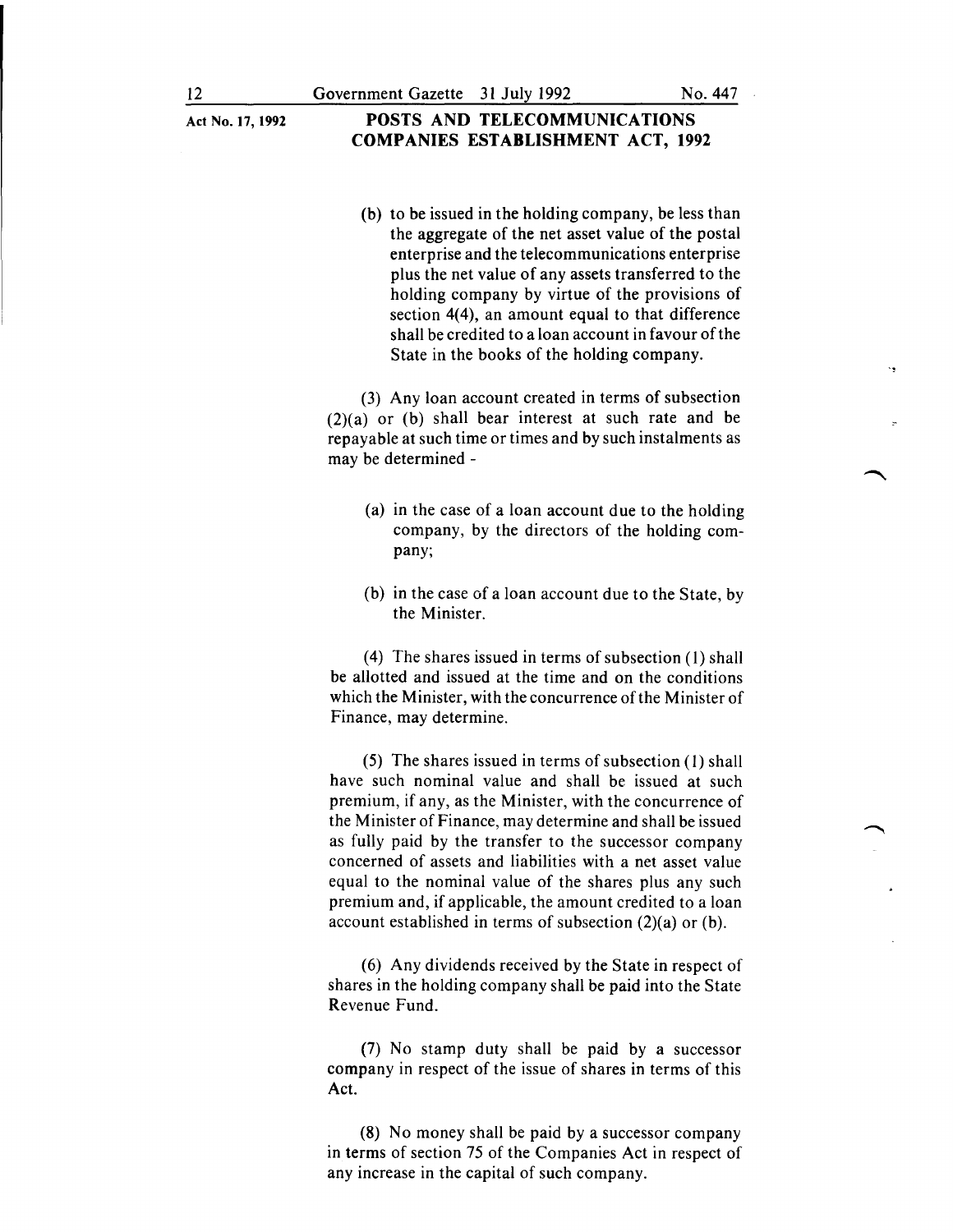#### **POSTS AND TELECOMMUNICATIONS COMPANIES ESTABLISHMENT ACT, 1992**

(9) The State shall not alienate any shares or rights to shares in the holding company, and the holding company shall not issue any shares in such company to any person other than the State.

 $(10)$  The holding company shall not alienate any shares or rights to shares in the postal company or the telecommunications company, and neither of those two companies shall issue any of its shares to any person other than the holding company.

#### CHAPTER II STAFF MATTERS

Transfer to successor company.

6. (I) Any officer or employee of the department performing functions pertaining to the postal service or the telecommunications service, and who elects to become an employee of a successor company, shall, if he or she notifies the department in writing of his or her election prior to the transfer date, notwithstanding the provisions of the Public Service Act, 1980 (Act 2 of 1980), and without interrupting his or her service, from the transfer date become an employee in a similar post in the postal company, the telecommunications company or the holding company, as the case may be, subject to conditions of employment which shall not be less favourable than those applicable to him or her on the date immediately preceding the transfer date.

(2) If, for the purposes of subsection (1), the question arises whether a person performs functions pertaining to the postal service or to the telecommunications service, such question shall be decided by the Postmaster-General whose decision shall be final.

 $(3)$  For the purposes of the provisions of the Income Tax Act, 1981 (Act 24 of 1981), it shall be deemed that no change of employer took place when employment is taken up at a successor company by officers and employees of the department in terms of subsection (1).

(4) When an officer or employee of the department becomes an employee of a successor company in terms of subsection (1)-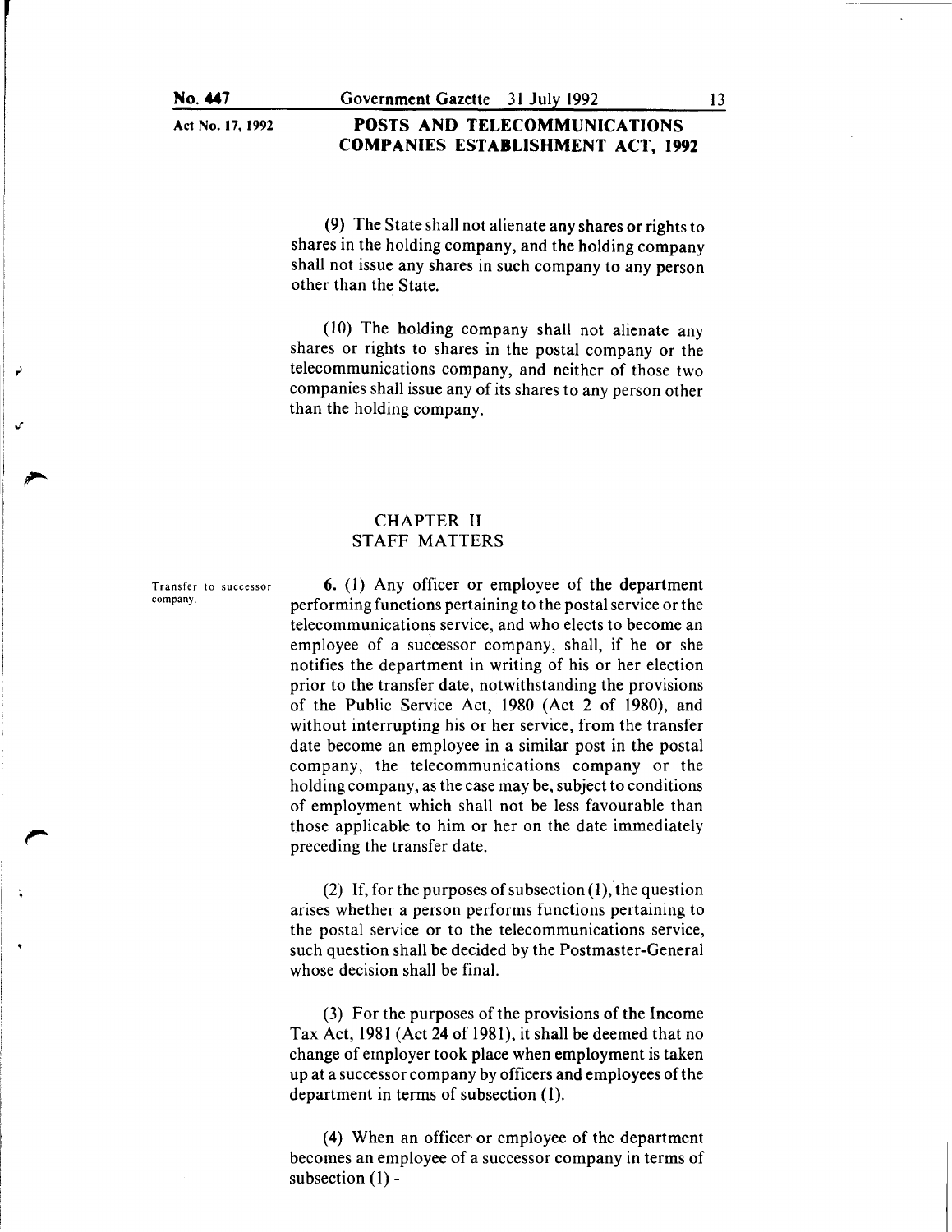- (a) he or she shall retain all vacation and sick leave which on the date immediately preceding his or her employment by the successor company stands to his or her credit with the department, including all monetary benefits attached thereto;
- (b) any disciplinary steps instituted or contemplated against such officer or employee in respect of alleged misconduct or improper conduct committed prior to his or her employment by the successor company, shall be disposed of or instituted in terms of the laws applicable to him or her before such employment;
- (c) he or she shall continue to be a member of the Government Institutions Pension Fund referred to in section 2(b) of the Pension Matters of Government Institutions Proclamation, 1989 (Proclamation AG. 56 of 1989) by virtue of his or her employment by the successor company.

(5) Each successor company shall for the purposes of the Rules of the Government Institutions Pension Fund referred to in subsection  $(4)(c)$ , with effect from the transfer date, be deemed to be a statutory institution which has been admitted to membership of that Fund by the Board of Trustees of the said Fund.

#### CHAPTER III MISCELLANEOUS

Security for payment of deposits in Savings Bank.

7. The revenue and assets of the postal company and thereafter the State, shall serve as security for the repayment of deposits in the Savings Bank and for the payment of interest due thereon.

Financial statements of successor companies.

8. The Minister shall lay copies of the annual financial statements of each successor company upon the Table in the National Assembly within fourteen days after their approval by the board of directors of such company if the National Assembly is then in ordinary session or, if the National Assembly is not then in session, within fourteen days after the commencement of its first ensuing ordinary session.

/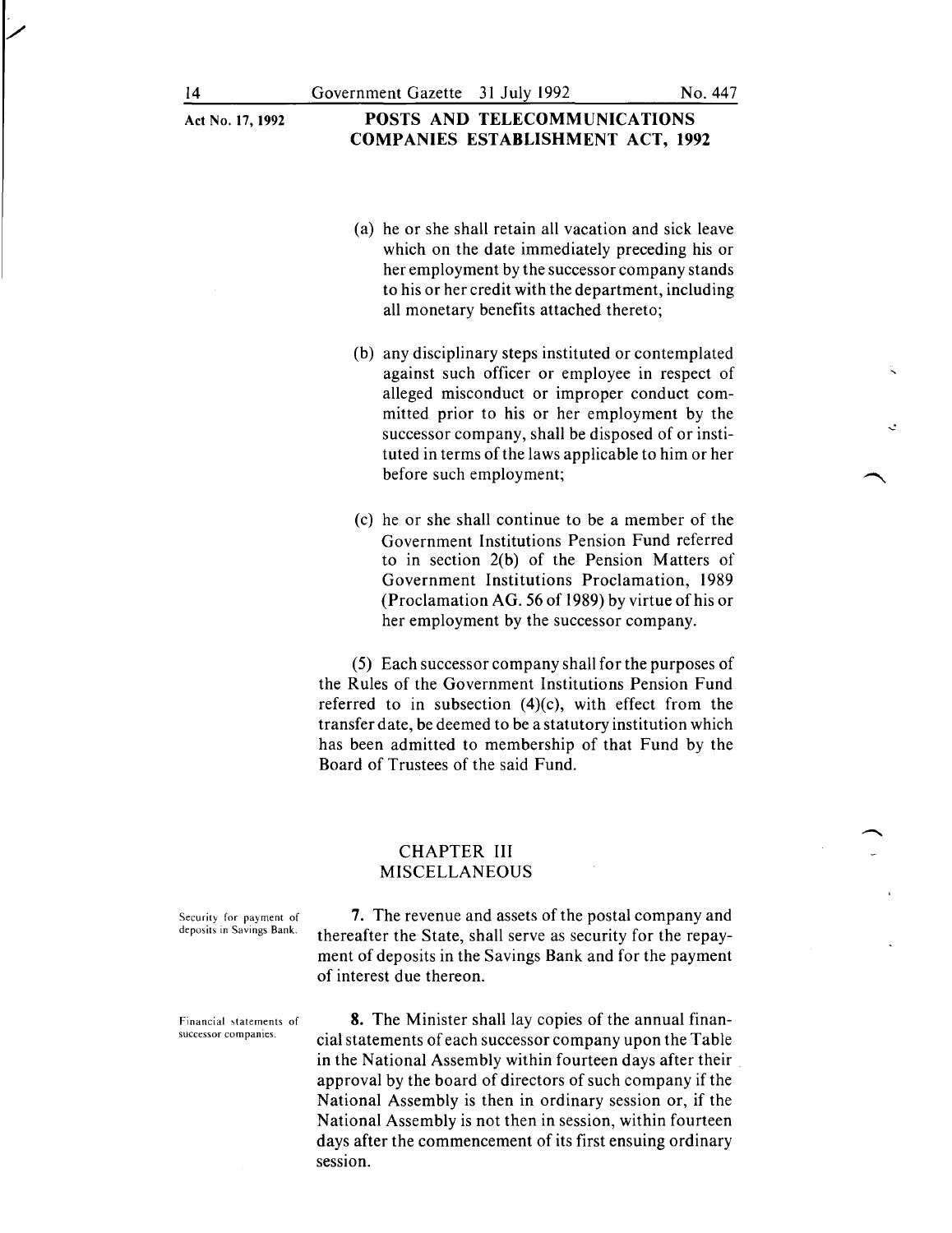#### **POSTS AND TELECOMMUNICATIONS COMPANIES ESTABLISHMENT ACT, 1992**

Repeal of laws and savings.

..

9. (1) Subject to the provisions of subsection (2), the laws mentioned in the Schedule are hereby repealed or amended to the extent set out in the third column of that Schedule.

(2) Notwithstanding the repeal of the Post Office Act, 1958, sections 7, 78 and 106 thereof shall, subject to the provisions of subsection (3), continue to be of force until the date on which section 2 of the Posts and Telecommunications Act, 1992 comes into operation.

(3) In the application of the sections mentioned in subsection (2) the reference to Postmaster-General -

- (a) in section 7, shall be construed as a reference to the postal company;
- (b) in subsections (1) and (IA) (except in relation to paragraph (b) thereof) of section 78, shall be construed as a reference to the telecommunications company;
- (c) in subsection (IA) (in so far as it relates to paragraph (b) ) and subsections (IB) and (2) of section 78 and in section 106, shall be construed as a reference to the Namibian Communications Commission established by section 2 of the Namibian Communications Commission Act, 1992 (Act 4 of 1992).

**10.** (1) This Act shall be called the Posts and Telecommunications Companies Establishment Act, 1992 and, except for the provisions of Chapter I, shall come into operation on a date to be determined by the Minister by notice in the *Gazette.* 

(2) Different dates may be fixed under subsection (1) in respect of different sections.

Short title and commencement.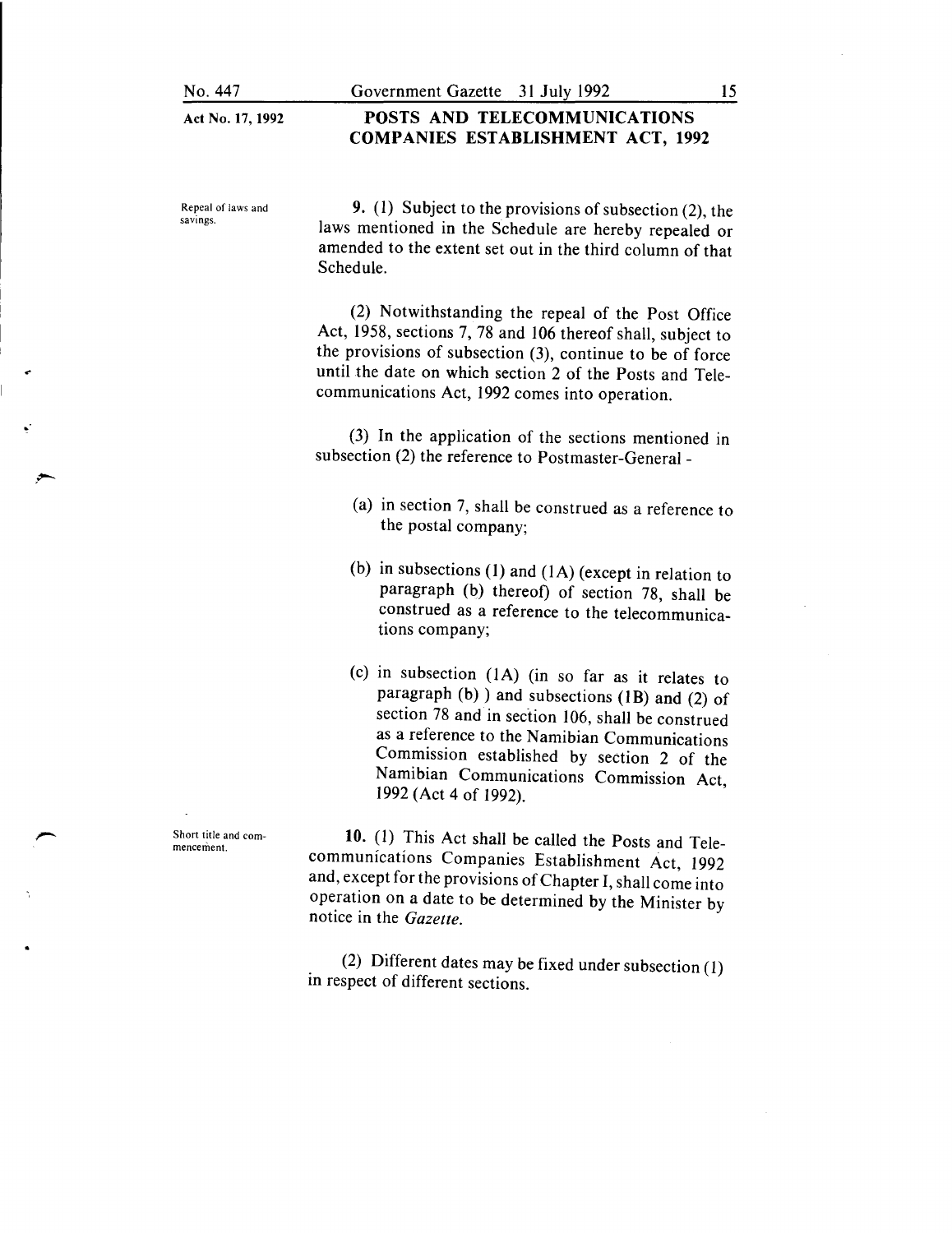/

Act No. 17, 1992

## POSTS AND TELECOMMUNICATIONS COMPANIES ESTABLISHMENT ACT, 1992

### SCHEDULE

 $\mathbf{r}$ 

### LAWS REPEALED OR AMENDED

| No. and year<br>of law | Short title               | Extent of repeal or amendment                                                                                                                                                                                                                                                                                  |
|------------------------|---------------------------|----------------------------------------------------------------------------------------------------------------------------------------------------------------------------------------------------------------------------------------------------------------------------------------------------------------|
| Act 13 of<br>1944      | Land Bank<br>Act, 1944    | The amendment of section 70 by the<br>substitution for subsection $(3)$ of the<br>following subsection:                                                                                                                                                                                                        |
|                        |                           | "(3) Every magistrate<br>and<br>every police officer [the Postmaster-<br>General and any officer under him]<br>shall without additional emolument,<br>when required by the board, report<br>on any cases submitted to him or her<br>and generally act as agent of the<br>Bank."                                |
| Act 51 of<br>1949      | Air Services<br>Act, 1949 | The amendment of section 11 by the<br>substitution in paragraph (j) of sub-<br>section (3) for the expression "Post-<br>master-General" of the expression<br>"Namibian Communications Com-<br>mission established by section 2 of<br>the Namibian Communications<br>Commission Act, 1992 (Act 4 of<br>$1992$ . |
| Act 3 of<br>1952       | Radio Act.<br>1952        | 1. The amendment of section 1-<br>(a) by the insertion after the defi-<br>nition of "broadcasting licence"<br>of the following definition:                                                                                                                                                                     |
|                        |                           | "Commission" means the Na-<br>mibian Communications Com-<br>mission established by section 2<br>of the Namibia Communica-<br>tions Commission Act, 1992<br>(Act 4 of 1992);"; and                                                                                                                              |
|                        |                           | (b) by the substitution for the de-<br>finition of "Minister" of the<br>following definition:                                                                                                                                                                                                                  |
|                        |                           | "Minister" means the Minister<br>of Information and Broadcast-<br>ing;".                                                                                                                                                                                                                                       |
|                        |                           | 2. The amendment of section 3 by<br>the substitution for subsection<br>(2) of the following subsecton:                                                                                                                                                                                                         |
|                        |                           | "(2) The board shall consist<br>of such members as may be ap-<br>pointed by the Minister.".                                                                                                                                                                                                                    |
|                        |                           | 3. The deletion of section 4.                                                                                                                                                                                                                                                                                  |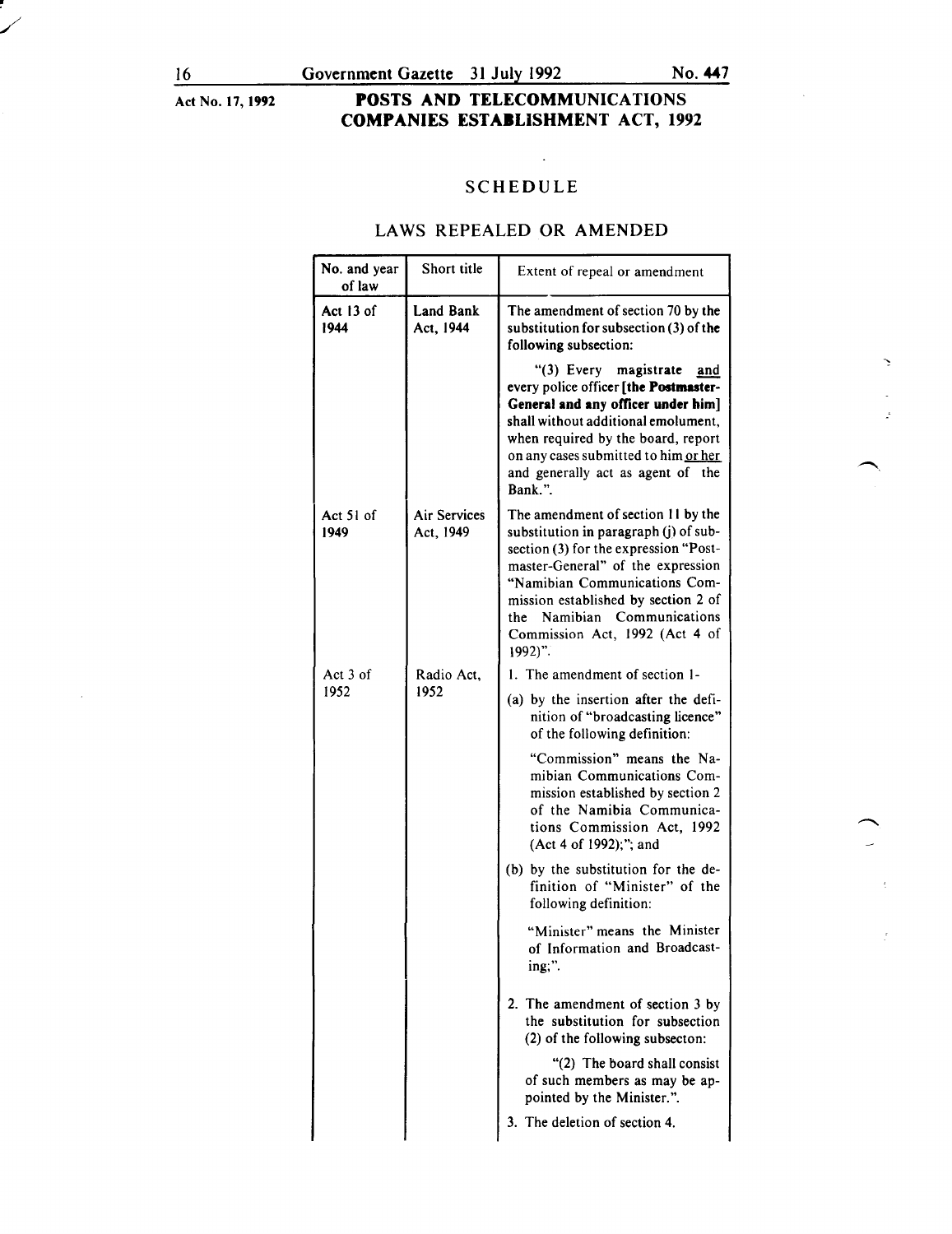Act No.l7, 1992

# **POSTS AND TELECOMMUNICATIONS COMPANIES ESTABLISHMENT ACT, 1992**

|                    |                                       | 4. The amendment of section 15 by<br>the substitution for subsection<br>(1) of the following subsection:                                                                                                                                                               |
|--------------------|---------------------------------------|------------------------------------------------------------------------------------------------------------------------------------------------------------------------------------------------------------------------------------------------------------------------|
|                    |                                       | "(1) All moneys collected<br>under this Act shall be paid into<br>the State Revenue Fund.".                                                                                                                                                                            |
|                    |                                       | 5. The amendment of section 17A<br>by the substitution for subsection<br>(1) of the following subsection:                                                                                                                                                              |
|                    |                                       | "(1) The Commission may<br>delegate any power conferred on<br>it by this Act to any employee of<br>Namibia Post Limited or Tele-<br>com Namibia Limited esta-<br>blished by section 2 of the Posts<br>and Telecommunications Com-<br>panies Establishment Act, 1992.". |
|                    |                                       | 6. The amendment of the Act and<br>the regulations made thereunder<br>by the substitution for the word<br>"Postmaster-General", wherever it<br>occurs, of the word "Com-<br>mission".                                                                                  |
| Act 44 of<br>1958  | Post Office<br>Act, 1958              | The repeal of the whole.                                                                                                                                                                                                                                               |
| Act 37 of<br>1963  | General Law<br>Amendment<br>Act, 1963 | The repeal of section 13.                                                                                                                                                                                                                                              |
| Act 91 of<br>1964  | Customs and<br>Excise Act,<br>1964    | The amendment of section 13 -                                                                                                                                                                                                                                          |
|                    |                                       | (a) by the substitution for the ex-<br>pression "Postmaster-General",<br>wherever it occurs, of the ex-<br>pression "postal company";                                                                                                                                  |
|                    |                                       | (b) by the substitution in subsection<br>(5) for the expression "the post-<br>master concerned" and "that<br>postmaster" of the<br>expression<br>"the postal company".                                                                                                 |
| Act 51 of<br>1965  | Gambling<br>Act, 1965                 | The repeal of section 13.                                                                                                                                                                                                                                              |
| Act 80 of<br>1965  | Post Office<br>Amendment<br>Act, 1965 | The repeal of the whole.                                                                                                                                                                                                                                               |
| Act 80 of<br>1971  | General Law<br>Amendment<br>Act, 1971 | The repeal of section 21.                                                                                                                                                                                                                                              |
| Act 101 of<br>1972 | Post Office<br>Amendment<br>Act, 1972 | The repeal of the whole.                                                                                                                                                                                                                                               |
| Act 56 of<br>1973  | Post Office<br>Amendment<br>Act, 1973 | The repeal of the whole.                                                                                                                                                                                                                                               |